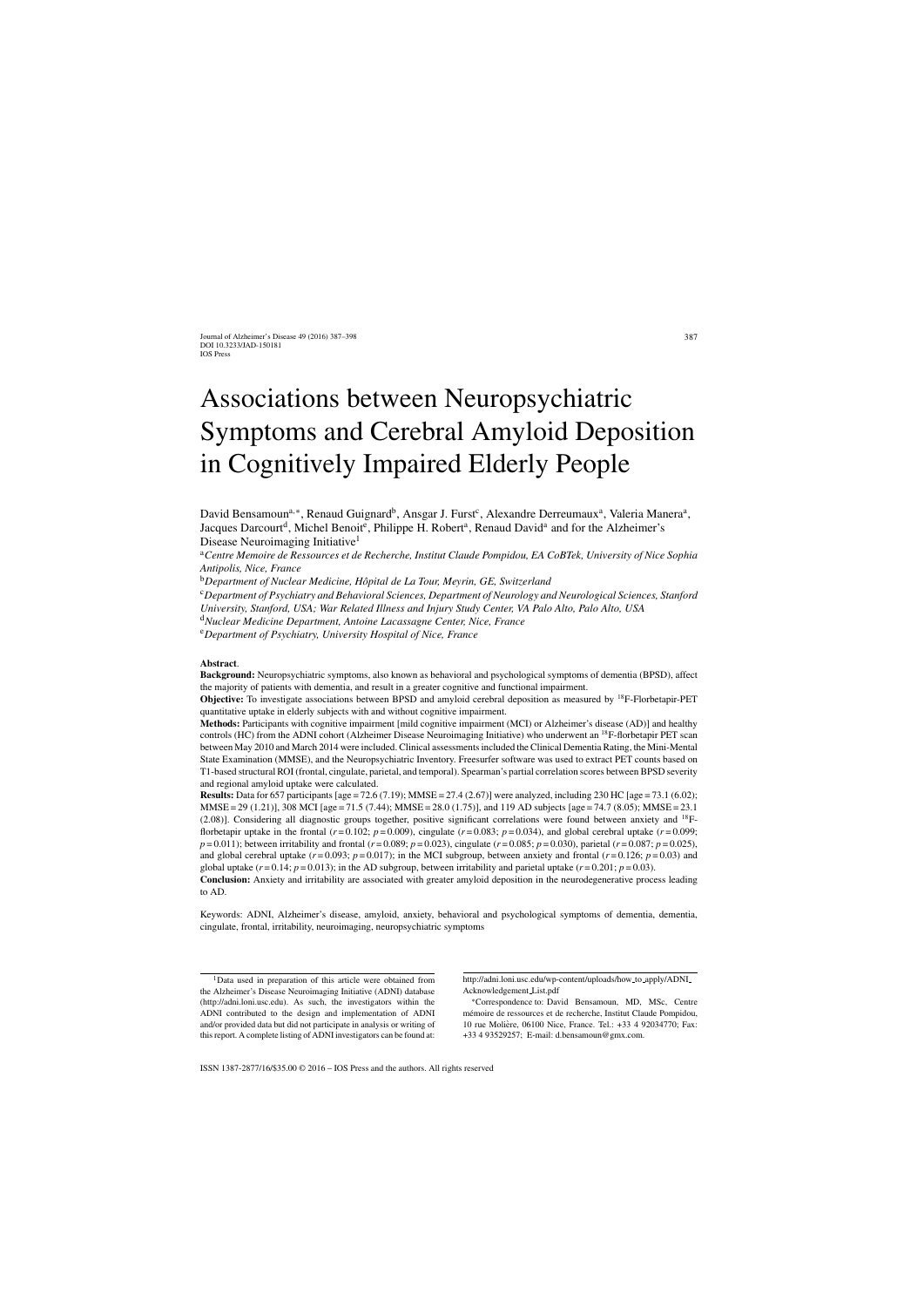# **INTRODUCTION**

More than 7 out of 10 demented patients experience at least one behavioral and psychological symptom (BPSD) during the natural course of their illness [1]. Because BPSD significantly increase both morbidity in Alzheimer's disease (AD) patients and stress in caregivers [2], they represent a major concern in the medical community. As AD is commonly viewed as a neurodegenerative disease that affects mainly memory circuits, the associations between BPSD and AD pathology have not been extensively investigated so far.

In the last decades, isotopic neuroimaging procedures, such as cerebral perfusion scintigraphy (singlephoton emission computed tomography, SPECT) or 18F-fluorodeoxyglucose (FDG) brain positron emission tomography (PET), have revealed some correlations between BPSD and specific neuronal networks. In 2000, Mega and colleagues were among the firsts to describe an association between hypoperfusion in connected frontal networks and the occurrence of psychotic symptoms in a small population of AD women patients [3]. Specifically, the authors found a significant hypoperfusion in the dorsolateral frontal cortex bilaterally and the left anterior cingulate, as well as in the ventral striatum, pulvinar, and dorsolateral parietal cortex. The involvement of frontal cortical structures in patients with delusions, one of the most prominent psychiatric symptoms in AD patients, has been further described in several studies based on brain perfusion SPECT assessment. For instance, Nakano and colleagues studied a large population of AD patients with delusions, and demonstrated a functional deficit in the frontal lobe with right side dominance, specifically in the prefrontal cortex and in the anterior cingulate gyrus [4]. As previously demonstrated by Benoit and colleagues, anterior cingulate regions are also affected in apathetic AD patients [5], while prefrontal cortex could be involved in depressive patients [6, 7].

Lopez and colleagues demonstrated that specific mood related disorders in three AD patients (depression, apathy, and emotional lability) were associated with a meso-limbic system dysfunction, with a specific involvement of areas usually involved in the modulation of motivation and affect. Relative cerebral blood flow (CBF) was calculated using PET-based time activity data after intravenous bolus injection of 15Owater [8]. All the patients showed a CBF decrease in the prefrontal cortex (left or bilaterally), a result which was further confirmed by SPECT studies [6, 7] and by (a few) FDG PET studies [9].

Recently, Caroli and colleagues assessed cortical glucose metabolism with FDG PET, and demonstrated that hypometabolism and grey matter tissue loss mapped to similar regions (specifically, the temporoparietal, retrosplenial, and medial temporal regions) Indeed, hypometabolism in depressive AD patients was mainly located in the posterior cingulate cortex (PCC). Consistent with the literature, hypometabolism exceeded grey matter atrophy in PCC, indicating a metabolic depression. On the other hand, the amygdala (mainly on the left side) showed atrophy exceeding hypometabolism, which could be an indicator of a compensation mechanism. The authors suggested that metabolic depression in AD, defined as a mismatch between hypometabolism and atrophy, could be linked to higher amyloid deposition compared to tau deposition in PCC. By modulating synaptic plasticity, amyloid- $\beta$  (A $\beta$ ) proteins may cause synaptic dysfunction even in the absence of detectable atrophy. Then, in PCC, synaptic damage with neuron survival might occur, explaining the metabolic depression concept [10].

In summary, limited evidence exists regarding the effectiveness of isotopic neuroimaging procedures in the assessment of aberrant motor behaviors, nighttime behavioral disturbances, or eating disturbances.

BPSD have been investigated in a few neuropathologic studies. In accordance with neuroimaging findings about frontal structures, in a study on 27 AD patients, psychosis symptoms were associated with significantly increased densities of amyloid plaques and neurofibrillary tangles in the prosubiculum and middle frontal cortex [11]. Neurofibrillary tangle burden in other frontal structures such as the orbitofrontal and the anterior cingulate cortices has also been associated with agitation in AD [12] Also, previous studies found a correlation between apathy—a frequent BPSD symptom of AD—and a greater burden of anterior cingulate neurofibrillary tangles, suggesting that chronic behavioral changes reflect better the disease pathology compared to acute changes [13]. Apathy has also found to be significantly correlated with tau and ptau but not with  $A\beta_{1-42}$  in cerebrospinal fluid [14]. Apathy is often expressed early in the AD progression, and a recent amyloid imaging study on a small sample of apathetic mild cognitive impairment (MCI) patients argued for a possible role also of amyloid. Specifically, the authors found a significant association between increased apathy (lower Apathy Evaluation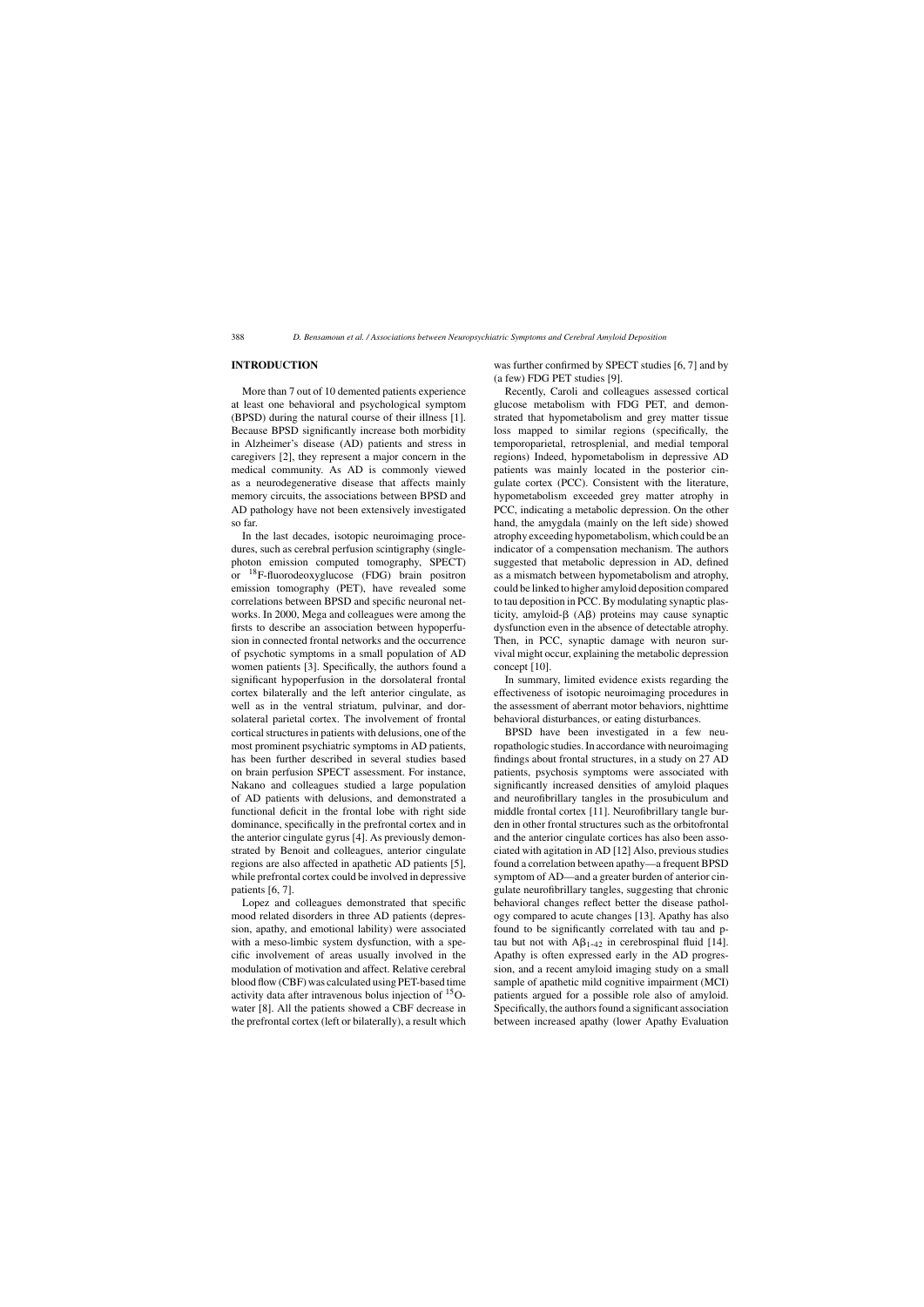Scale score) and a greater cortical Pittsburg compound-B retention, but no significant association between apathy and regional FDG metabolism, contrary to ever mentioned functional neuroimaging studies [15].

Using the first FDA-approved A $\beta$  PET ligand, <sup>18</sup>Fflorbetapir  $(^{18}F-AV-45)$ , a correlation has recently been demonstrated between  $A\beta_{42}$  histopathological postmortem measures and cortical 18F-florbetapir uptake [16]. But, so far, only one recent study screened BPSD and demonstrated a correlation between  $\overrightarrow{AB}$  prefrontal uptake and apathy in AD [17].

Using quantification of cerebral <sup>18</sup>F-florbetapir uptake, here we aimed at testing associations between BPSD and *in vivo* amyloid deposition in specific cortical areas in elderly participants from the Alzheimer's Disease Neuroimaging Initiative (ADNI) cohort.

#### **MATERIALS AND METHODS**

## *Population*

Data used in the preparation of this article were obtained from the ADNI database [\(http://adni.](http://adni.loni.usc.edu) [loni.usc.edu\)](http://adni.loni.usc.edu). The ADNI was launched in 2003 as a public-private partnership, led by Principal Investigator Michael W. Weiner, MD. The primary goal of ADNI has been to test whether serial magnetic resonance imaging (MRI), PET, other biological markers, and clinical and neuropsychological assessment can be combined to measure the progression of MCI and early AD. Determination of sensitive and specific markers of very early AD progression is intended to aid researchers and clinicians to develop new treatments and monitor their effectiveness, as well as lessen the time and cost of clinical trials. The Principal Investigator of this initiative is Michael W. Weiner, MD, VA Medical Center and University of California – San Francisco. ADNI is the result of efforts of many co-investigators from a broad range of academic institutions and private corporations, and subjects have been recruited from over 50 sites across the U.S. and Canada. The initial goal of ADNI was to recruit 800 subjects but ADNI has been followed by ADNI-GO and ADNI-2. To date these three protocols have recruited over 1500 adults, ages 55 to 90, to participate in the research, consisting of cognitively normal older individuals, people with early or late MCI, and people with early AD. The follow up duration of each group is specified in the protocols for ADNI-1, ADNI-2 and ADNI-GO.

The population sample of the present study included 657 ADNI participants who received an 18F-florbetapir PET scan between May 2010 and March 2014. Subjects originally recruited for ADNI-1 and ADNI-GO had the option to be followed in ADNI-2. At the first ADNI2 visit, participants from previous cohorts underwent 1.5 tesla MRI (for ADNI1 participants) or 3T MRI scans (for ADNI-GO participants). Then, on the following day, clinical and cognitive assessments, genetic blood draw and 18F-florbetapir-PET scans were performed. Newly included participants in ADNI2 had a screening visit with a 3T MRI scan and then, with a maximum delay of 28 days, they underwent clinical and cognitive assessments, genetic blood draw and <sup>18</sup>F-florbetapir-PET scans.

Before data collection, participants received a diagnosis. In summary, the control group was free of memory complaints with a Clinical Dementia Rating (CDR) scale's score = 0 with memory box score = 0 and a Mini-Mental State Examination (MMSE) score between 24 and 30. Normal memory function was also documented by normal scores obtained at the Logical Memory II subscale (delayed Paragraph Recall) from the Wechsler Memory Scaled - Revised (more than or equal to 9 for 16 or more years of education), as well as by preserved activities of daily living; the MCI group had a subjective memory complaint and a CDR score at 0.5 with memory box score at 0.5, abnormal memory function documented by scores below the education level adjusted cutoff on the Logical Memory II subscale, impaired cognition and activities of daily living which did not match the AD diagnosis criteria. The AD group had a CDR of 0.5 or 1, memory box score  $= 0.5$  or 1, abnormal memory function on the Logical Memory II subscale, MMSE score between 20 and 26, and matched NINCDS/ADRDA criteria for probable AD. For participants under medication, a 12-week stable treatment for cognitive decline (cholinergic inhibitors or memantine) was a requisite for inclusion. Washout from psychoactive medication, (e.g., excluded antidepressants, neuroleptics, chronic anxiolytics, or sedative hypnotics, etc.) for at least 4 weeks prior to screening was done. Only stable doses of antidepressants lacking significant anticholinergic side effects (if patient was not currently depressed and did not have a history of major depression within the past year) were allowed. Complete details regarding inclusion/exclusion criteria can be found at<http://www.adni-info.org>.

All subjects gave written informed consent; the study was in agreement with the Declaration of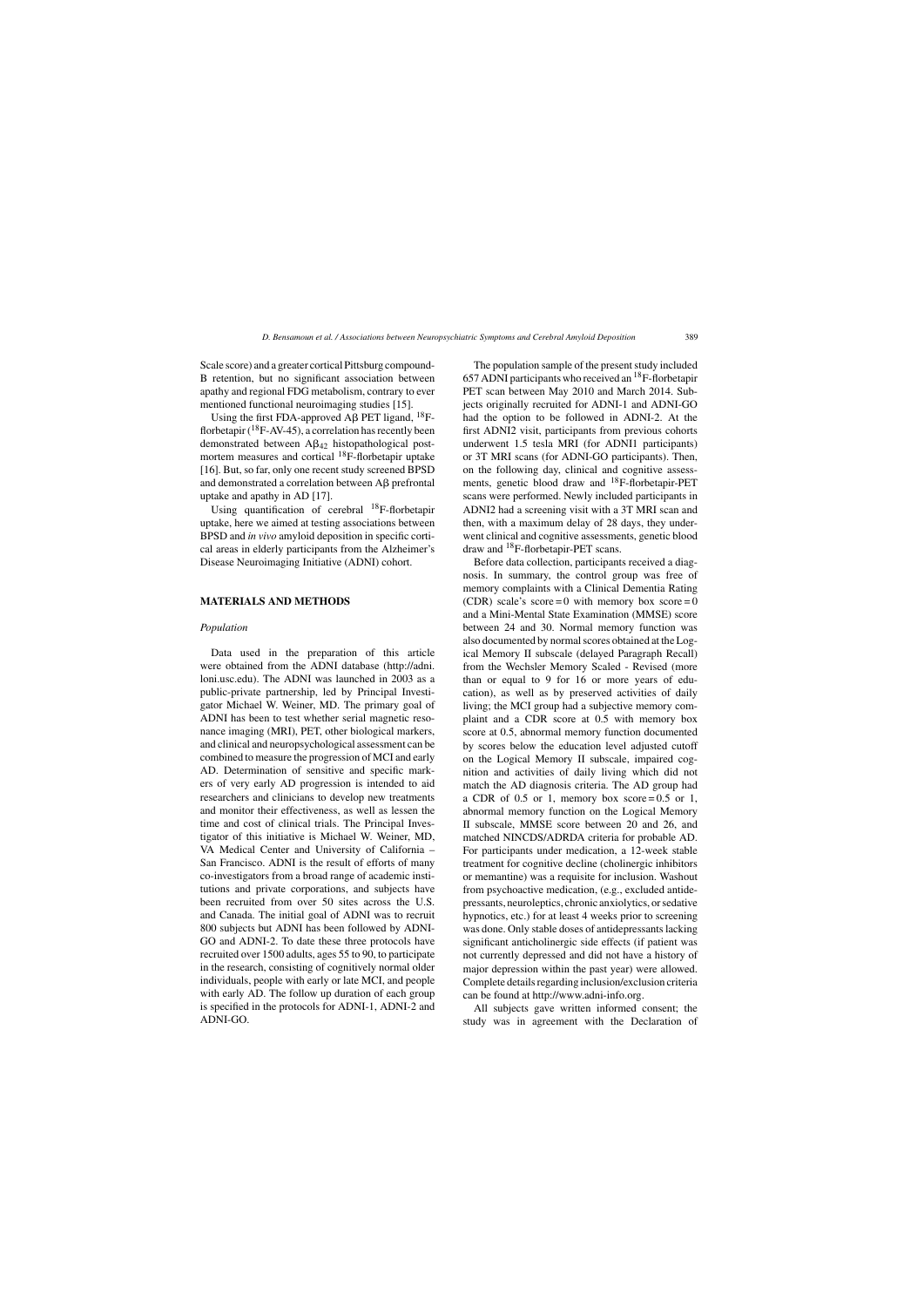Helsinki and was approved by institutional ethics committees at each site.

#### *Study methods*

#### *Neuropsychiatric Inventory assessment*

The Neuropsychiatric Inventory (NPI) is a validated informant-based interview that is widely used in clinical research studies to evaluate BPSD in dementia patients. The NPI is a retrospective (to 1 month) caregiver-informant interview covering 12 neuropsychiatric symptom domains: delusions, hallucinations, agitation/aggression, dysphoria/depression, anxiety, euphoria/elation, apathy/indifference, disinhibition, irritability/lability, aberrant motor behaviors, nighttime behavioral disturbances, and appetite/eating disturbances. The NPI includes a screening question for each symptom domain, followed by a list of questions about domain-specific behaviors administered if the screening question is positive. Neuropsychiatric manifestations within a domain are collectively rated by the caregiver in terms of both frequency (1 to 4) and severity (1 to 3), yielding a composite symptom domain score (frequency  $\times$  severity) [18].

#### *Genetic data*

Apolipoprotein genetic status was also considered (APOE) genotyping and sample methods are available on ADNI website).

#### *Neuroimaging protocol and analysis*

PET images were acquired 50–70 min following intravenous injection of 370 MBq of 18F-florbetapir. Details on PET scanners used in the study, imaging protocol, and quality control measures have been previously published [19]. Images were spatially aligned, averaged, interpolated to a standard voxel size, and smoothed to a resolution of 8-mm full width at half maximum. Recent MRI scans (1.5 or 3 Tesla) were used to define cortical and subcortical regions of interest (ROI) and the reference region (whole cerebellum), and each 18F-florbetapir scan and corresponding MRI were then coregistered. After segmentation and ROI delineation in native-space MRI scans using Freesurfer v.  $4.5.0$  [\(http://surfer.nmr.mgh.harvard.edu/](http://surfer.nmr.mgh.harvard.edu/)),  $^{18}F$ florbetapir cortical mean uptake was extracted from four large grey matter-only regions (frontal, anterior/posterior cingulate, lateral parietal, lateral temporal) (see Supplementary Table 1 for subregion's distributions). A semi-quantitative composite 18Fflorbetapir cortical index (SUVR) was then calculated

by creating a conventional (nonweighted) average across the four main cortical regions and dividing by the whole cerebellum reference region (cortical summary ROI). Preprocessing and postprocessing steps were completed by the ADNI PET core (partial volume correction was not applied to these data (more details are available on the ADNI website). SUVR data were directly downloaded from the ADNI website.

#### *Statistical methods*

<sup>18</sup>F-florbetapir brain PET with  $\overrightarrow{AB}$  cortical uptake higher than an empirically defined threshold (cortical summary ROI, SUVR >1.11, with the whole cerebellum defined as the reference region) were considered as pathologic (positive PET) [16].

Correlations between BPSD and cerebral ROI were calculated (Spearman's partial correlation considering age, gender, MMSE, education variables altogether), for the whole population and for each diagnostic group (HC, MCI, and AD), considering cerebral amyloid deposition as an independent biological continuum.

As there is not a total clinical progression from one diagnosis group to another, we choose to analyze also a total population subgroup to consider a more objective biomarker continuum point of view. Odds ratios (OR) were calculated for the whole population and for each diagnostic subgroup; then results were sorted according to PET results (positive or negative) and to a NPI subscore >3 for each behavioral domain [20].

Assuming that amyloid deposition in cortical subregions may vary among patients according to NPI symptoms, we additionally compared mean cortical uptake values (globally and regionally) between symptomatic versus asymptomatic patients for each NPI symptom. As the amyloid brain deposition did not follow a normal distribution among the most symptomatic subgroups (i.e., NPI subscores >3), a non-parametric test (Mann-Whitney-Wilcoxon test) was used to compare amyloid deposition between symptomatic and asymptomatic patients.

Concerning the complementary results, group comparisons should be interpreted with caution considering the numerous statistical comparisons performed, potentially increasing the risk of type-1 errors. As this analysis was only exploratory, a significant threshold was defined as 0.05 for *p*-values, and no correction for multiple tests was applied.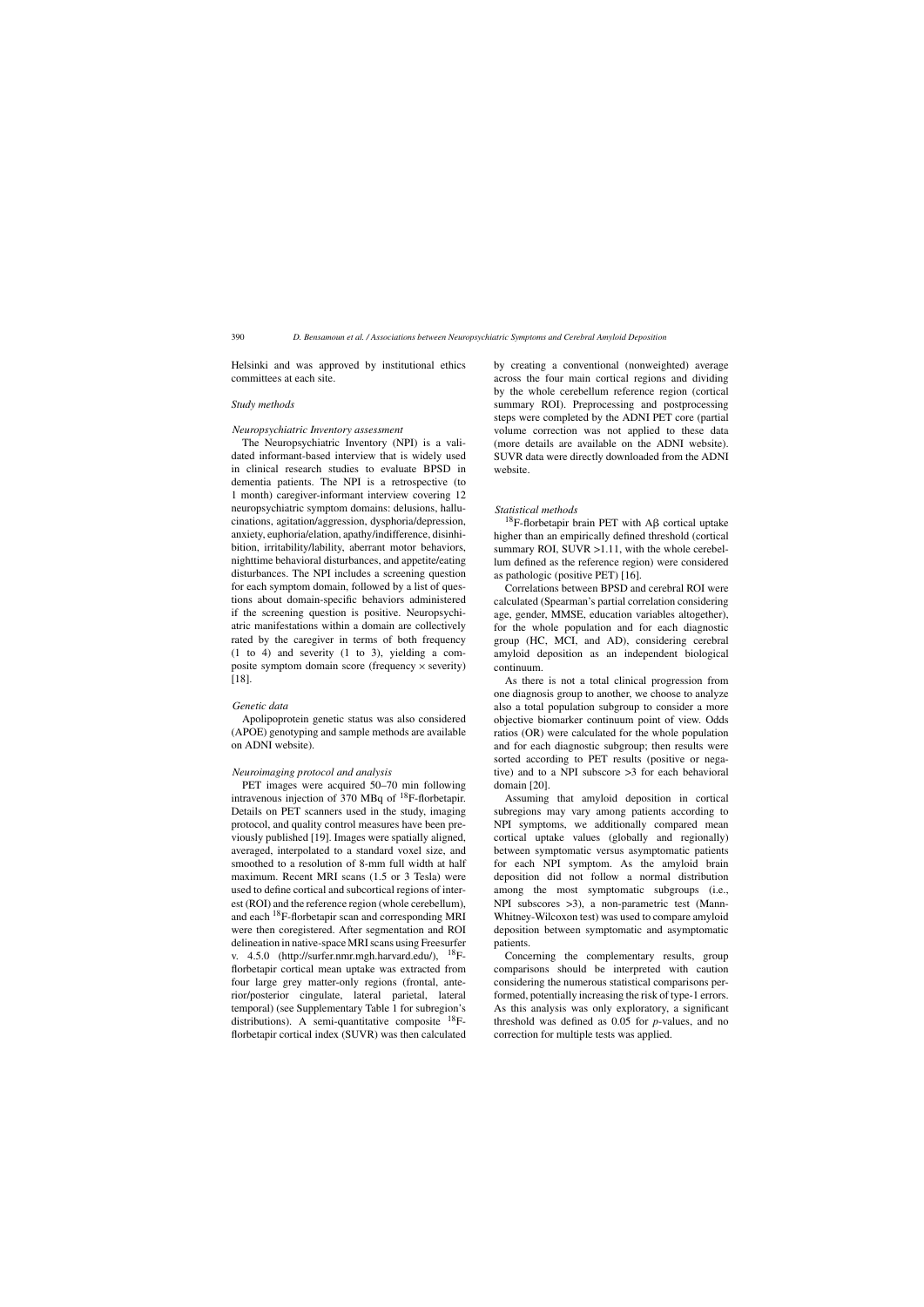Difference of APOE  $\varepsilon$ 4 prevalence between compared groups was assessed by chi-square tests.

Assuming that variables such as NPI symptoms, age, gender, MMSE score, education level, number of APOE  $\varepsilon$ 4 gene held, and clinical diagnosis could be potentially correlated with the amyloid brain deposition, after a principal component analysis (PCA) performed on NPI symptoms, we assessed by a logistic regression the independent impact of these covariables on the amyloid load (positive or negative) variations. Principal components (PC) were defined as followed: PC1 included agitation, euphoria, apathy, disinhibition, irritability (frontal symptoms); PC2 included sleep and appetite disturbances (instinctual disturbances); PC3 included depression, anxiety, aberrant motor behavior and delusion (mood symptoms unless aberrant motor behavior and delusion); and PC4 included hallucinations. These four PCs could explain more of 50% of the variance of cortical amyloid uptake.

For an eingenvalue >1, after varimax rotation and Kaiser normalization, considering a factor loading threshold >0.4 (relative to previously proposed threshold in literature [21].

## **RESULTS**

#### *Population description*

Populations' demographics are presented in Table 1. The sample included  $657$  participants  $[age = 72.64]$  $(7.19)$ ; MMSE = 27.45  $(2.67)$ ], including 230 HC  $[age = 73.12 (6.02); MMSE = 29 (1.21)], 308 MCI$  $[age = 71.47 (7.44); MMSE = 27.98 (1.75)]$  and 119 AD [age = 74.75 (8.05); MMSE = 23.11 (2.08)]. The most prevalent BPSD with clinical relevance (NPIdomain subscore >3) were, respectively, apathy (6%,  $n=42$ ), irritability (4%,  $n=27$ ), and anxiety (4%,  $n = 23$ ) in the total population; sleep disorders (2%,  $n=5$ ) and appetite changes (1%,  $n=3$ ) in the HC subgroup; sleep disorders (10%, *n* = 30), apathy (7%,  $n = 21$ ), and irritability (6%,  $n = 17$ ) in the MCI sub-

Population characteristics data are presented as average (standard deviation), for MMSE score [minimum; maximum] and prevalence of neuropsychiatric symptoms presented as percentage (number) in each population according to NPI subscore by behavioral domain and using either NPI >0 or NPI >3 threshold

|                                  |                             | Control      |            |              | MCI          |             | AD           | Total        |            |
|----------------------------------|-----------------------------|--------------|------------|--------------|--------------|-------------|--------------|--------------|------------|
| Population                       | N                           | 230          |            |              | 308          |             | 119          | 657          |            |
| characteristics                  | Age                         | 73.12 (6.02) |            | 71.47 (7.44) |              |             | 74.75 (8.05) | 72.64 (7.19) |            |
|                                  | Gender ratio M/F            | 104/126      |            |              | 169/139      |             | 72/47        | 345/312      |            |
|                                  | <b>MMSE</b>                 | 29.00 (1.21) |            |              | 27.98 (1.75) |             | 23.11 (2.08) | 27.45 (2.67) |            |
|                                  |                             | [24; 30]     |            |              | [24; 30]     |             | [19; 26]     | [24; 30]     |            |
|                                  | Education (years)           | 16.60(2.53)  |            |              | 16.38(2.63)  |             | 15.86 (2.58) | 16.36(2.6)   |            |
|                                  | NPI total                   |              | 1.03(2.63) |              | 4.03(6.33)   | 7.83(9.11)  |              | 3.66(6.45)   |            |
|                                  | <b>GDS</b>                  |              | 0.79(1.09) |              | 1.80(1.45)   |             | 1.71(1.52)   | 1.43(1.43)   |            |
|                                  | APOE $\varepsilon$ 2        | 8%           |            | 4%           |              | 3%          |              | 5%           |            |
|                                  | APOE $\varepsilon$ 3        | 77%          |            | 64%          |              | 51%         |              | 66%          |            |
|                                  | APOEE                       | 14%          |            | 32%          |              | 45%         |              | 28%          |            |
| Mean <sup>18</sup> F-florbetapir | frontal                     |              | 1.29(0.25) |              | 1.39(0.29)   |             | 1.57(0.28)   | 1.39(0.29)   |            |
| cortical uptake                  | cingulate                   |              | 1.38(0.26) |              | 1.47(0.29)   |             | 1.63(0.27)   | 1.47(0.29)   |            |
|                                  | parietal                    |              | 1.30(0.26) |              | 1.39(0.29)   | 1.57(0.28)  |              | 1.39(0.29)   |            |
|                                  | temporal                    |              | 1.22(0.23) |              | 1.30(0.27)   |             | 1.47(0.27)   | 1.30(0.27)   |            |
|                                  | Cortical summary ROI (SUVR) |              | 1.11(0.18) |              | 1.22(0.22)   |             | 1.38(0.21)   | 1.21(0.23)   |            |
| <b>NPI</b> Scores                |                             | >0           | >3         | >0           | >3           | >0          | >3           | >0           | >3         |
| <b>NPI</b> Domains               | Delusions                   | $0\%$ (0)    | $0\%$ (0)  | $2\%$ (5)    | $0\%$ (1)    | $8\%$ (9)   | $4\%$ (5)    | $2\%$ (14)   | $1\%$ (6)  |
|                                  | Hallucinations              | $0\%$ (0)    | $0\%$ (0)  | $1\%$ (4)    | $0\%$ (1)    | $4\%$ (5)   | $0\%$ (0)    | $1\%$ (9)    | $0\%$ (1)  |
|                                  | Agitation                   | $3\%$ (7)    | $0\%$ (1)  | $16\%$ (49)  | $4\%$ (12)   | $32\%$ (38) | $8\%$ (9)    | 14\% (94)    | $3\% (22)$ |
|                                  | Depression                  | $8\%$ (18)   | $1\% (2)$  | 28% (87)     | $4\%$ (12)   | $36\%$ (42) | $7\%$ (8)    | $22\%$ (147) | $3\% (22)$ |
|                                  | Anxiety                     | $4\%$ (9)    | $1\% (2)$  | $14\%$ (44)  | $5\%$ (15)   | $24\%$ (28) | $5\%$ (6)    | $12\%$ (81)  | $4\%$ (23) |
|                                  | Euphoria                    | $0\%$ (0)    | $0\%$ (0)  | $2\%$ (6)    | $0\%$ (1)    | $2\%$ (2)   | $1\%$ (1)    | $1\%$ (8)    | $0\%$ (2)  |
|                                  | Apathy                      | $3\%$ (7)    | $0\%$ (0)  | 15% (47)     | $7\% (21)$   | $41\%$ (48) | $18\%$ (21)  | $16\%$ (102) | $6\%$ (42) |
|                                  | Disinhibition               | $2\%$ (5)    | $0\%$ (0)  | $8\%$ (24)   | $1\%$ (4)    | $18\% (21)$ | $3\%$ (4)    | $8\%$ (50)   | $1\%$ (8)  |
|                                  | Irritability                | $8\%$ (19)   | $1\% (2)$  | $21\%$ (64)  | $6\%$ (17)   | $31\% (37)$ | $7\%$ (8)    | 18\% (120)   | $4\% (27)$ |
|                                  | AMB                         | $1\% (2)$    | $0\%$ (0)  | $3\%$ (9)    | $1\%$ (4)    | $11\%$ (13) | $4\%$ (5)    | $4\%$ (24)   | $1\%$ (6)  |
|                                  | Sleep disorder              | $11\% (26)$  | $2\%$ (5)  | $22\%$ (68)  | 10% (30)     | 17% (20)    | $0\%$ (0)    | 17\% (114)   | $0\%$ (1)  |
|                                  | Appetite changes            | $3\%$ (6)    | $1\%$ (3)  | $7\%$ (22)   | $3\%$ (10)   | $23\% (27)$ | $8\%$ (9)    | $8\%$ (55)   | $3\% (22)$ |

Control, healthy control group; MCI, mild cognitive impairment group; AD, Alzheimer's disease group; GDS, Geriatric Depression Scale; NPI, Neuropsychiatric Inventory; MMSE, Mini-Mental State Examination; SUVR, standard uptake value ratio; AMB, aberrant motor behavior. Prevalence of each allele type is provided for each of the subsamples.

Table 1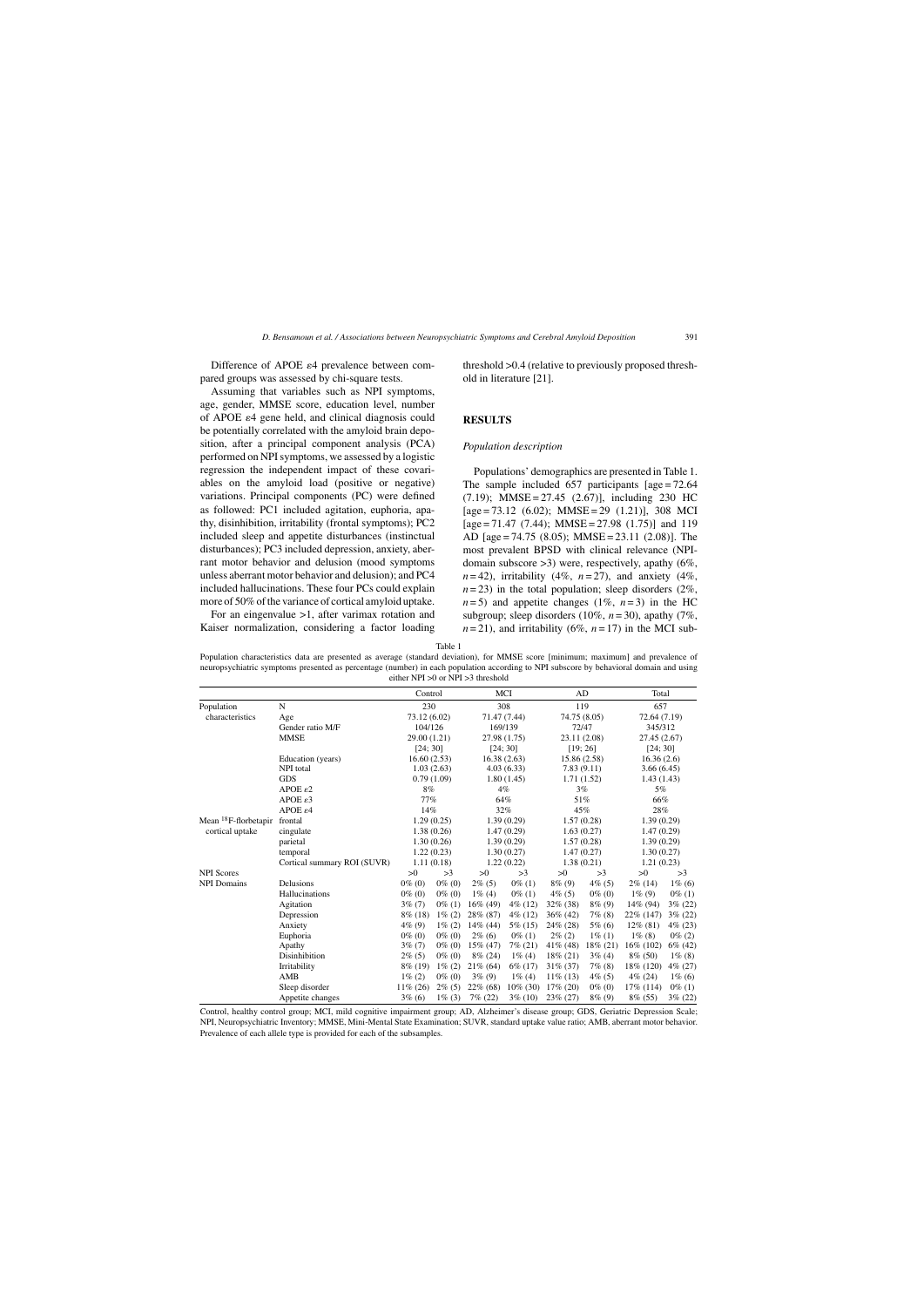group; and apathy  $(18\%, n=21)$ , appetite changes  $(8\%,$  $n = 9$ ), and agitation (8%,  $n = 9$ ) in the AD subgroup.

## *Correlation analysis*

Significant partial correlations adjusted for age, gender, MMSE, and education level between <sup>18</sup>Fflorbetapir cortical uptake and BPSD are summarized in Table 2.

As expected, amyloid brain deposition increases along the diagnostic continuum from HC to AD.

Anxiety was correlated with a higher amyloid deposition in the frontal subregions, particularly in patients with MCI, while irritability in AD patients, was correlated with higher 18F-florbetapir cortical uptake in parietal subregions. However, converging with previous findings, we observed that global cortical uptake and regional cortical uptake were strongly intercorrelated (correlation coefficients were systematically higher than  $0.7$ ).

In the total population, positive significant correlations were found respectively between anxiety and <sup>18</sup>Fflorbetapir cortical uptake (global:  $r = 0.099$ ,  $p = 0.010$ ; frontal:  $r = 0.102$ ,  $p = 0.009$ ; cingulate:  $r = 0.083$ ,  $p =$ 0.034); between irritability and  $^{18}$ F-florbetapir cortical uptake (global:  $r=0.093$ ,  $p=0.017$ ; frontal:  $r=$ 0.089, *p* = 0.022; cingulate: *r* = 0.085, *p* = 0.029; parietal:  $r = 0.087$ ,  $p = 0.025$ ; and between hallucinations and  $^{18}$ F-florbetapir cortical uptake (global:  $r = 0.078$ ,  $p = 0.044$ ; frontal:  $r = 0.077$ ;  $p = 0.049$ ; cingulate:  $r = 0.079$ ,  $p = 0.042$ ), parietal:  $r = 0.081$ ,  $p = 0.038$ ).

In the MCI subgroup, anxiety was also significantly correlated with amyloid deposition  $(^{18}F$ -florbetapir cortical uptake: global:  $r=0.14$ ,  $p=0.013$ ; frontal:  $r = 0.126$ ,  $p = 0.027$ ). No other significant correlations were found with other BPSD.

In the AD subgroup, irritability was correlated with parietal amyloid deposition  $(r=0.201,$   $p = 0.029$ , while we did not observe any correlation between  $^{18}$ F-florbetapir global cortical uptake and irritability.

No significant correlations were found with other BPSD in the HC subgroup.

#### *Groups comparison*

Significant odds ratios were found between anxiety and 18F-florbetapir cortical uptake in the total population  $(OR = 4.19, CI = [1.37, 17.12])$  and in the MCI subgroup  $(OR = 4.19, CI = [1.37, 17.12])$  (see Table 2).

In the total population, participants with NPIanxiety subscore  $>3$   $(n=23)$  had more frontal  $(1.38 \pm 0.29 \text{ versus } 1.5 \pm 0.25)$ , cingulate  $(1.46 \pm 0.29 \text{)}$ versus  $1.59 \pm 0.27$ , temporal  $(1.3 \pm 0.27$  versus 1.39  $\pm$  0.25), and global <sup>18</sup>F-florbetapir uptake (1.21  $\pm$ 0.23 versus  $1.32 \pm 0.2$ ) (see Table 3); participants with a NPI-Irritability subscore  $>3$   $(n=120)$  had a more global  $(1.19 \pm 0.22 \text{ versus } 1.28 \pm 0.25)$ and regional uptake (frontal:  $1.37 \pm 0.28$  versus  $1.47 \pm 0.33$ ; cingulate:  $1.45 \pm 0.28$  versus  $1.54 \pm 0.33$ ; temporal:  $1.37 \pm 0.28$  versus  $1.47 \pm 0.32$ ; parietal:  $1.29 \pm 0.26$  versus  $1.36 \pm 0.29$ ).

Using a NPI-domain subscore  $>0$ , subjects with depression  $(n = 147)$  had significantly higher global 18F-florbetapir uptake (1.2  $\pm$  0.22 versus 1.25  $\pm$  0.24).

In the MCI subgroup, subjects with NPI-anxiety subscore  $>3$   $(n=15)$  had a significant increase of global cerebral <sup>18</sup>F-florbetapir uptake (1.21  $\pm$  0.22 versus  $1.33 \pm 0.19$ ).

Among the 4 principal components derived from the 12 NPI symptoms, SUVR variations were statistically correlated with PC3 (1,125; 95% CI [1,004; 1,269]). Amyloid brain deposition was also statistically correlated with APOE  $\varepsilon$ 4 gene status, MMSE score, age, gender, and clinical stage (see Table 4).

Table 2

Partial Spearman's correlations coefficients between neuropsychiatric inventory symptoms score and <sup>18</sup>F-florbetapir standard uptake value ratio (SUVR) in cerebral regions of interest in each population. Correlation coefficient are presented with p value in brackets with "∗" for significant results

| $18$ F-florbetapir<br>cortical uptake | Frontal          | Cingulate        | Parietal         | Temporal        | Cortical summary<br>index (SUVR) |
|---------------------------------------|------------------|------------------|------------------|-----------------|----------------------------------|
| Total population                      |                  |                  |                  |                 |                                  |
| NPI hallucination                     | $0.077(0.049)^*$ | $0.079(0.042)^*$ | $0.081(0.038)^*$ | $0.09(0.020)^*$ | $0.078(0.044)^*$                 |
| NPI anxiety                           | $0.102(0.009)^*$ | $0.083(0.034)^*$ | 0.072(0.064)     | 0.073(0.061)    | $0.099(0.010)$ <sup>*</sup>      |
| NPI irritability                      | $0.089(0.022)^*$ | $0.085(0.029)$ * | $0.087(0.025)^*$ | 0.076(0.051)    | $0.093(0.017)^*$                 |
| MCI group                             |                  |                  |                  |                 |                                  |
| NPI anxiety                           | $0.126(0.027)^*$ | 0.104(0.070)     | 0.094(0.101)     | 0.074(0.196)    | $0.14(0.013)^*$                  |
| AD group                              |                  |                  |                  |                 |                                  |
| NPI irritability                      | 0.175(0.059)     | 0.175(0.058)     | $0.201(0.029)$ * | 0.117(0.209)    | 0.149(0.109)                     |
|                                       |                  |                  |                  |                 |                                  |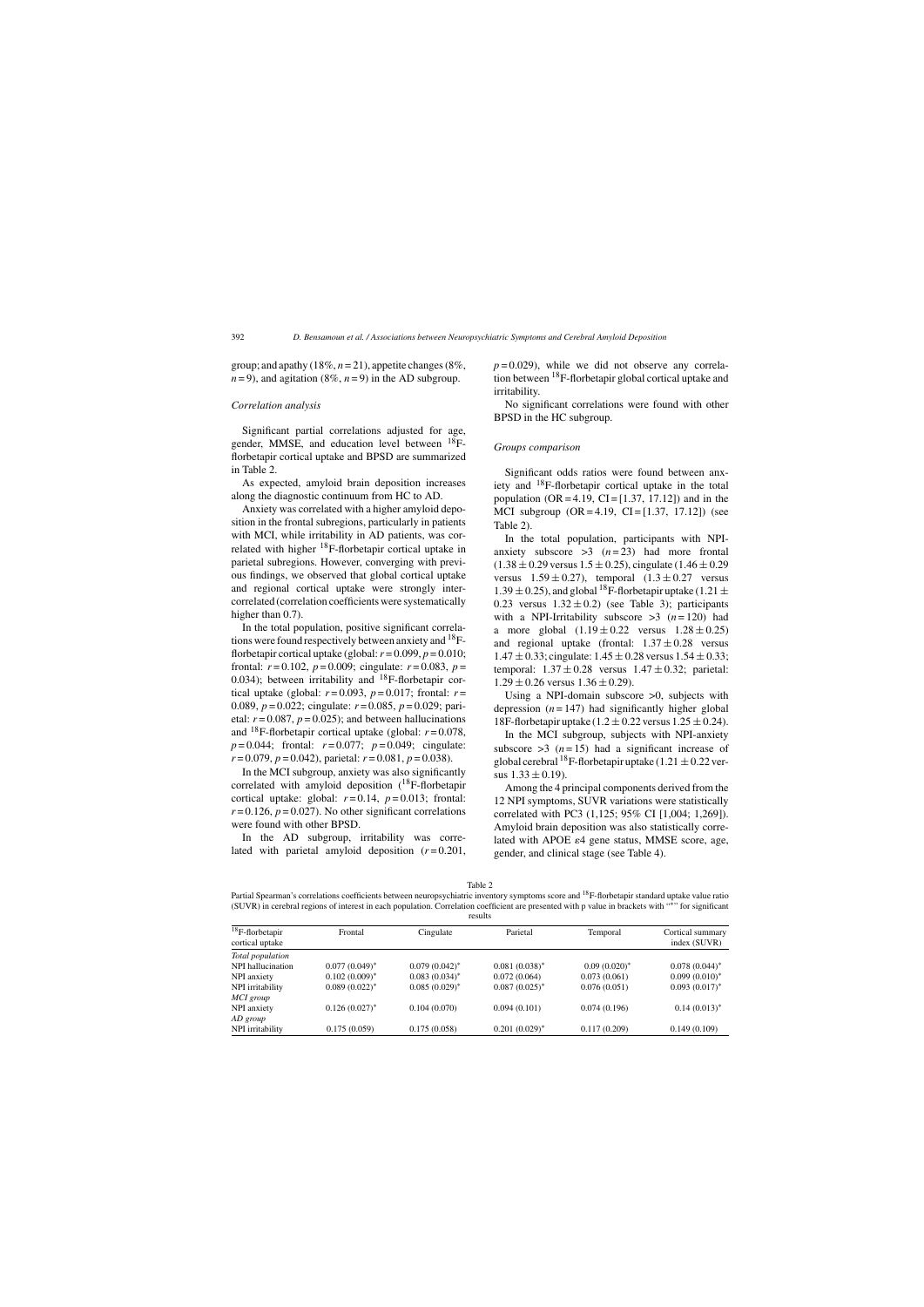| $1.47(2.23)$<br>$1.93(1.91)$<br>27.97 (1.76)<br>71.49 (7.4)<br>16.45(2.6)<br>0.15(0.51)<br>0.05(0.44)<br>0.47 (1.49)<br>0.14(0.71)<br>0.89(2.16)<br>0.02(0.24)<br>0.33(1.03)<br>0.49(1.32)<br>0.25(1.17)<br>1.8(1.45)<br>0.03(0.32)<br>(1.1)<br>0.08(0.5)<br>$NPI<=3$<br>1.17<br>41%<br>4%<br>293<br>7%<br>$1e-04*$<br>$>1e-04*$<br>$>1e-04*$<br>$>1e-04*$<br>$0.0224*$<br>$>1e-04*$<br>$0.0091*$<br>0.7006<br>$2e-04*$<br>0.5898<br>$1e-04*$<br>$4e-04*$<br>0.4098<br>0.2102<br>0.4227<br>0.9042<br>0.4672<br>0.0503<br>$1e-04*$<br>0.211<br>d<br><b>Total Population</b><br>15.22(2.83)<br>72.5(8.25)<br>1.78 (1.51)<br>1.87(2.51)<br>1.61(2.13)<br>0.09(0.42)<br>1.48(2.39)<br>0.61 (1.75)<br>$\begin{array}{c} 0.48 \ (1.12) \\ 1.52 \ (2.86) \end{array}$<br>0.96(2.46)<br>1.65(3.28)<br>27 (2.94)<br>5.3 (1.55)<br>1.61 $(1.8)$<br>NPI > 3<br>1.56<br>$\frac{6}{10}$<br>$48\%$<br>46%<br>72.64 (7.16)<br>27.48 (2.65)<br>1.42(1.43)<br>16.4(2.58)<br>0.05(0.49)<br>0.02(0.24)<br>0.04(0.44)<br>$0.49(1.51)$<br>$0.14(0.71)$<br>0.44(1.28)<br>0.11(0.67)<br>0.64(1.76)<br>$\begin{array}{c} 0.33 \ (1.07) \\ 0.42 \ (1.05) \\ 0.15 \ (0.52) \end{array}$<br>0.33(1.4)<br>3<br>$NPI < =$<br>$40\%$<br>5%<br>634<br>6%<br>NPI Anxiety score<br>NPI domain score<br>Gender ratio M/F<br>Education (years)<br>Appetite changes<br>Amyloid SUVR<br>Sleep disorder<br>Hallucination<br><b>Disinhibition</b><br>Depression<br>Irritability<br>APOE <sub>82</sub><br>APOE <sub>83</sub><br>Agitation<br>$\rm{APOE}$ $\rm{s}4$<br>Euphoria<br>Delirium<br>Anxiety<br>Apathy<br><b>MMSE</b><br><b>AMB</b><br>GDS<br>Age | <b>MCI</b> Population<br>71.08 (8.38)<br>28.2 (1.66)<br>1.73(1.62)<br>0.47 (1.55)<br>15(3.07)<br>NPI>3<br>0(0)<br>2.75<br>40%<br>57%<br>3%<br>15 | $1e-04$<br>$2e-04*$<br>0.6829<br>0.0766<br>0.7525<br>0.6922<br>0.9042<br>0.1407<br>0.9154<br>ρ | NPI Irritability score | 27.68 (2.54)<br>72.39 (7.23)<br>16.37 (2.57)<br>1.4(1.42)<br>$NPI = 0$<br>0.94<br>6%<br>537 | <b>Total Population</b><br>73.71 (6.94)<br>16.33 (2.75)<br>26.5 (2.98)<br>1.57 (1.48)<br>17 (0.94)<br>$\geq 0$<br>2.43<br>65%<br>32%<br>120<br>3% | $<1e-04*$<br>$<1e-04*$<br>0.0856<br>$0.0022*$<br>0.9789<br>0.3326<br>0.1927<br>0.0597<br>$6e-04*$<br>d |
|--------------------------------------------------------------------------------------------------------------------------------------------------------------------------------------------------------------------------------------------------------------------------------------------------------------------------------------------------------------------------------------------------------------------------------------------------------------------------------------------------------------------------------------------------------------------------------------------------------------------------------------------------------------------------------------------------------------------------------------------------------------------------------------------------------------------------------------------------------------------------------------------------------------------------------------------------------------------------------------------------------------------------------------------------------------------------------------------------------------------------------------------------------------------------------------------------------------------------------------------------------------------------------------------------------------------------------------------------------------------------------------------------------------------------------------------------------------------------------------------------------------------------------------------------------------------------------------------------------------------|--------------------------------------------------------------------------------------------------------------------------------------------------|------------------------------------------------------------------------------------------------|------------------------|---------------------------------------------------------------------------------------------|---------------------------------------------------------------------------------------------------------------------------------------------------|--------------------------------------------------------------------------------------------------------|
|                                                                                                                                                                                                                                                                                                                                                                                                                                                                                                                                                                                                                                                                                                                                                                                                                                                                                                                                                                                                                                                                                                                                                                                                                                                                                                                                                                                                                                                                                                                                                                                                                    |                                                                                                                                                  |                                                                                                |                        |                                                                                             |                                                                                                                                                   |                                                                                                        |
|                                                                                                                                                                                                                                                                                                                                                                                                                                                                                                                                                                                                                                                                                                                                                                                                                                                                                                                                                                                                                                                                                                                                                                                                                                                                                                                                                                                                                                                                                                                                                                                                                    |                                                                                                                                                  |                                                                                                |                        |                                                                                             |                                                                                                                                                   |                                                                                                        |
|                                                                                                                                                                                                                                                                                                                                                                                                                                                                                                                                                                                                                                                                                                                                                                                                                                                                                                                                                                                                                                                                                                                                                                                                                                                                                                                                                                                                                                                                                                                                                                                                                    |                                                                                                                                                  |                                                                                                |                        |                                                                                             |                                                                                                                                                   |                                                                                                        |
|                                                                                                                                                                                                                                                                                                                                                                                                                                                                                                                                                                                                                                                                                                                                                                                                                                                                                                                                                                                                                                                                                                                                                                                                                                                                                                                                                                                                                                                                                                                                                                                                                    |                                                                                                                                                  |                                                                                                |                        |                                                                                             |                                                                                                                                                   |                                                                                                        |
|                                                                                                                                                                                                                                                                                                                                                                                                                                                                                                                                                                                                                                                                                                                                                                                                                                                                                                                                                                                                                                                                                                                                                                                                                                                                                                                                                                                                                                                                                                                                                                                                                    |                                                                                                                                                  |                                                                                                |                        |                                                                                             |                                                                                                                                                   |                                                                                                        |
|                                                                                                                                                                                                                                                                                                                                                                                                                                                                                                                                                                                                                                                                                                                                                                                                                                                                                                                                                                                                                                                                                                                                                                                                                                                                                                                                                                                                                                                                                                                                                                                                                    |                                                                                                                                                  |                                                                                                |                        |                                                                                             |                                                                                                                                                   |                                                                                                        |
|                                                                                                                                                                                                                                                                                                                                                                                                                                                                                                                                                                                                                                                                                                                                                                                                                                                                                                                                                                                                                                                                                                                                                                                                                                                                                                                                                                                                                                                                                                                                                                                                                    |                                                                                                                                                  |                                                                                                |                        |                                                                                             |                                                                                                                                                   |                                                                                                        |
|                                                                                                                                                                                                                                                                                                                                                                                                                                                                                                                                                                                                                                                                                                                                                                                                                                                                                                                                                                                                                                                                                                                                                                                                                                                                                                                                                                                                                                                                                                                                                                                                                    |                                                                                                                                                  |                                                                                                |                        |                                                                                             |                                                                                                                                                   |                                                                                                        |
|                                                                                                                                                                                                                                                                                                                                                                                                                                                                                                                                                                                                                                                                                                                                                                                                                                                                                                                                                                                                                                                                                                                                                                                                                                                                                                                                                                                                                                                                                                                                                                                                                    |                                                                                                                                                  |                                                                                                |                        |                                                                                             |                                                                                                                                                   |                                                                                                        |
|                                                                                                                                                                                                                                                                                                                                                                                                                                                                                                                                                                                                                                                                                                                                                                                                                                                                                                                                                                                                                                                                                                                                                                                                                                                                                                                                                                                                                                                                                                                                                                                                                    |                                                                                                                                                  |                                                                                                |                        | 45 %                                                                                        |                                                                                                                                                   |                                                                                                        |
|                                                                                                                                                                                                                                                                                                                                                                                                                                                                                                                                                                                                                                                                                                                                                                                                                                                                                                                                                                                                                                                                                                                                                                                                                                                                                                                                                                                                                                                                                                                                                                                                                    |                                                                                                                                                  |                                                                                                |                        | $10~\%$                                                                                     |                                                                                                                                                   |                                                                                                        |
|                                                                                                                                                                                                                                                                                                                                                                                                                                                                                                                                                                                                                                                                                                                                                                                                                                                                                                                                                                                                                                                                                                                                                                                                                                                                                                                                                                                                                                                                                                                                                                                                                    |                                                                                                                                                  |                                                                                                |                        |                                                                                             |                                                                                                                                                   |                                                                                                        |
|                                                                                                                                                                                                                                                                                                                                                                                                                                                                                                                                                                                                                                                                                                                                                                                                                                                                                                                                                                                                                                                                                                                                                                                                                                                                                                                                                                                                                                                                                                                                                                                                                    |                                                                                                                                                  |                                                                                                |                        | 0.07(0.61)                                                                                  |                                                                                                                                                   |                                                                                                        |
|                                                                                                                                                                                                                                                                                                                                                                                                                                                                                                                                                                                                                                                                                                                                                                                                                                                                                                                                                                                                                                                                                                                                                                                                                                                                                                                                                                                                                                                                                                                                                                                                                    |                                                                                                                                                  | 0.6548                                                                                         |                        | 0.02(0.19)                                                                                  | 0.07(0.42)                                                                                                                                        | $0.0413*$                                                                                              |
|                                                                                                                                                                                                                                                                                                                                                                                                                                                                                                                                                                                                                                                                                                                                                                                                                                                                                                                                                                                                                                                                                                                                                                                                                                                                                                                                                                                                                                                                                                                                                                                                                    |                                                                                                                                                  | $0.0043*$                                                                                      |                        | 0.19(0.79)                                                                                  | 1.19 (1.92)                                                                                                                                       | $1e-04*$                                                                                               |
|                                                                                                                                                                                                                                                                                                                                                                                                                                                                                                                                                                                                                                                                                                                                                                                                                                                                                                                                                                                                                                                                                                                                                                                                                                                                                                                                                                                                                                                                                                                                                                                                                    |                                                                                                                                                  | $1e-04*$                                                                                       |                        | 0.35(0.97)                                                                                  | $\begin{array}{c} 0.93 & (1.49) \\ 0.85 & (1.61) \end{array}$                                                                                     | $1e-04*$                                                                                               |
|                                                                                                                                                                                                                                                                                                                                                                                                                                                                                                                                                                                                                                                                                                                                                                                                                                                                                                                                                                                                                                                                                                                                                                                                                                                                                                                                                                                                                                                                                                                                                                                                                    | 5.47 (1.6)                                                                                                                                       | $>1e-04*$                                                                                      |                        | 0.21(0.94)                                                                                  |                                                                                                                                                   | $1e-04$                                                                                                |
|                                                                                                                                                                                                                                                                                                                                                                                                                                                                                                                                                                                                                                                                                                                                                                                                                                                                                                                                                                                                                                                                                                                                                                                                                                                                                                                                                                                                                                                                                                                                                                                                                    | $\frac{6}{10}$                                                                                                                                   | 0.5806                                                                                         |                        | 0.02(0.29)                                                                                  | 0.12(0.8)                                                                                                                                         | $0.0195*$                                                                                              |
|                                                                                                                                                                                                                                                                                                                                                                                                                                                                                                                                                                                                                                                                                                                                                                                                                                                                                                                                                                                                                                                                                                                                                                                                                                                                                                                                                                                                                                                                                                                                                                                                                    | 1.47(2.36)                                                                                                                                       | $0.0054*$                                                                                      |                        | 0.32(1.2)                                                                                   | 1.53 (2.46)                                                                                                                                       | $1e-04*$                                                                                               |
|                                                                                                                                                                                                                                                                                                                                                                                                                                                                                                                                                                                                                                                                                                                                                                                                                                                                                                                                                                                                                                                                                                                                                                                                                                                                                                                                                                                                                                                                                                                                                                                                                    | 0.67 (2.06)                                                                                                                                      | 0.0702                                                                                         |                        | 0.1(0.63)                                                                                   | 0.43 (1.18)                                                                                                                                       | $1e-04*$                                                                                               |
|                                                                                                                                                                                                                                                                                                                                                                                                                                                                                                                                                                                                                                                                                                                                                                                                                                                                                                                                                                                                                                                                                                                                                                                                                                                                                                                                                                                                                                                                                                                                                                                                                    | 1.53(2.13)                                                                                                                                       | $0.0061*$                                                                                      |                        | $\begin{matrix} 0 \\ 0 \end{matrix}$                                                        | 2.64 (2.01)                                                                                                                                       | $1e-04$                                                                                                |
|                                                                                                                                                                                                                                                                                                                                                                                                                                                                                                                                                                                                                                                                                                                                                                                                                                                                                                                                                                                                                                                                                                                                                                                                                                                                                                                                                                                                                                                                                                                                                                                                                    | 0.4(1.12)                                                                                                                                        | $0.0147*$                                                                                      |                        | 0.08(0.5)                                                                                   | 0.31(1.23)                                                                                                                                        | 0.0025                                                                                                 |
|                                                                                                                                                                                                                                                                                                                                                                                                                                                                                                                                                                                                                                                                                                                                                                                                                                                                                                                                                                                                                                                                                                                                                                                                                                                                                                                                                                                                                                                                                                                                                                                                                    | 1.8(3.3)                                                                                                                                         | 0.0975                                                                                         |                        | 0.51(1.49)                                                                                  | 1.36(2.72)                                                                                                                                        | $1e-04*$                                                                                               |
|                                                                                                                                                                                                                                                                                                                                                                                                                                                                                                                                                                                                                                                                                                                                                                                                                                                                                                                                                                                                                                                                                                                                                                                                                                                                                                                                                                                                                                                                                                                                                                                                                    | 0.93 (2.25)                                                                                                                                      | $0.0444*$                                                                                      |                        | 0.24(1.2)                                                                                   | 0.99(2.41)                                                                                                                                        | $1e-04$ <sup>*</sup>                                                                                   |
| 1.39(0.3)<br>$0.0166*$<br>1.5(0.25)<br>(.38(0.29)<br>Frontal                                                                                                                                                                                                                                                                                                                                                                                                                                                                                                                                                                                                                                                                                                                                                                                                                                                                                                                                                                                                                                                                                                                                                                                                                                                                                                                                                                                                                                                                                                                                                       | 1.49(0.24)                                                                                                                                       | 0.0721                                                                                         |                        | 1.37(0.28)                                                                                  | (47(0.33))                                                                                                                                        | $0.0022*$                                                                                              |
| 1.46 (0.29)<br>$0.0153*$<br>.59(0.27)<br>.46(0.29)<br>Cingulate                                                                                                                                                                                                                                                                                                                                                                                                                                                                                                                                                                                                                                                                                                                                                                                                                                                                                                                                                                                                                                                                                                                                                                                                                                                                                                                                                                                                                                                                                                                                                    | 1.59(0.28)                                                                                                                                       | 0.056                                                                                          |                        | 1.45(0.28)                                                                                  | 1.54(0.33)                                                                                                                                        | $0.004*$                                                                                               |
| (.39(0.29)<br>0.0531<br>1.48(0.24)<br>.39(0.29)<br>Parietal                                                                                                                                                                                                                                                                                                                                                                                                                                                                                                                                                                                                                                                                                                                                                                                                                                                                                                                                                                                                                                                                                                                                                                                                                                                                                                                                                                                                                                                                                                                                                        | (45(0.23)                                                                                                                                        | 0.1929                                                                                         |                        | 1.37(0.28)                                                                                  | 1.47(0.32)                                                                                                                                        | $0.0027*$                                                                                              |
| 1.3(0.27)<br>0.0426*<br>.39(0.25)<br>1.3(0.27)<br>Temporal                                                                                                                                                                                                                                                                                                                                                                                                                                                                                                                                                                                                                                                                                                                                                                                                                                                                                                                                                                                                                                                                                                                                                                                                                                                                                                                                                                                                                                                                                                                                                         | 1.37(0.24)                                                                                                                                       | 0.1743                                                                                         |                        | 1.29(0.26)                                                                                  | 1.36(0.29)                                                                                                                                        | $0.007*$                                                                                               |
| 1.21(0.22)<br>$0.0141*$<br>1.32(0.2)<br>.21(0.23)<br>Global                                                                                                                                                                                                                                                                                                                                                                                                                                                                                                                                                                                                                                                                                                                                                                                                                                                                                                                                                                                                                                                                                                                                                                                                                                                                                                                                                                                                                                                                                                                                                        | 1.33(0.19)                                                                                                                                       | $0.0307*$                                                                                      |                        | 1.19(0.22)                                                                                  | 1.28(0.25)                                                                                                                                        | $0.0016*$                                                                                              |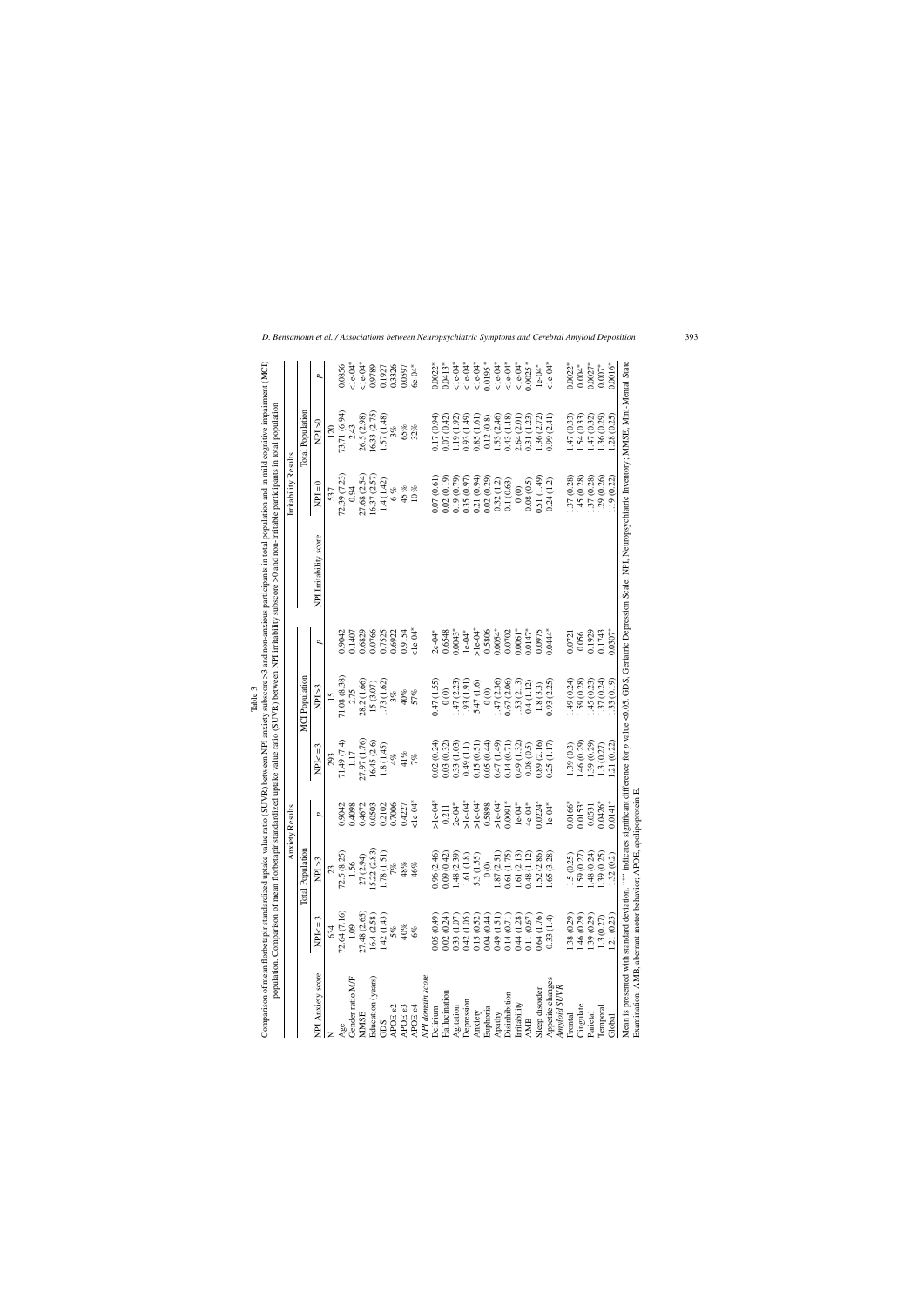|                                                                 | Odds ratio | 95% confidence interval | <i>p</i> value |
|-----------------------------------------------------------------|------------|-------------------------|----------------|
| PC 1 (agitation, euphoria, apathy, dishinibition, irritability) | 0.969      | [0.910; 1.031]          | 0.321          |
| PC 2 (sleep and eating disturbances)                            | 0.927      | [0.857; 1.002]          | 0.056          |
| PC 3 (depression, anxiety, AMB, delusion)                       | 1.125      | [1.004; 1.269]          | $0.047*$       |
| PC 4 (hallucinations)                                           | 2.860      | [0.788; 71.133]         | 0.339          |
| Age                                                             | 1.063      | [1.035; 1.093]          | $1e-04*$       |
| Gender (female)                                                 | 2.031      | [1.353; 3.072]          | $7e-4*$        |
| Education level (years)                                         | 0.959      | [0.888; 1.035]          | 0.282          |
| <b>MMSE</b>                                                     | 0.865      | [0.764; 0.978]          | $0.022*$       |
| MCI (clinical stage)                                            | 2.117      | [1.378; 3.267]          | $6e-4*$        |
| AD (clinical stage)                                             | 4.403      | [1.671; 12.087]         | $0.003*$       |
| APOE $\varepsilon$ 4 gene (number held)                         | 4.869      | [3.466; 6.967]          | $1e-04*$       |

Table 4 Results of logistic regression using factors from principal component analysis

PC, principal component; MCI, mild cognitive impairment; AD, Alzheimer's disease; MMSE, Mini-Mental State Examination; APOE  $\varepsilon$ 4, apolipoprotein E  $\varepsilon$ 4; AMB, aberrant motor behavior. "\*" indicates a statistically significant result.

## **DISCUSSION**

The present study investigated the relationship between BPSD and cerebral amyloid uptake using data from the ADNI cohort. Our main finding was a positive partial correlation between amyloid cortical deposition and some specific BPSD, such as anxiety and irritability. Specifically, our results suggest the existence of a positive correlation between anxiety severity and frontal, cingulate, and global amyloid deposition, and between irritability severity and frontal, cingulate, parietal and global amyloid deposition, across the diagnostic spectrum (from HC to AD).

Anxious MCI patients (NPI-anxiety subscore greater than 3) showed the highest (frontal) amyloid cerebral deposition in group comparison testing, while only irritable AD patients may specifically demonstrate the highest amyloid (parietal) cerebral deposition. However, as global and regional cortical ROI uptake measures were strongly inter-correlated, our results do not allow us to conclude on any specific pattern. Nevertheless, our findings indicate a trend deserving further investigation. One of the limitations of the present study relies on the inclusion of mild to moderate AD participants, without AD patients in the severe stages. The prevalence and typology of BPSD is known to change according to the disease severity; our study is then not fully representative of BPSDs across the full dementia spectrum [1]. Associated psychotropic medications were not added as a covariate due to lack of homogenous information in the ADNI database for concurrent medications at baseline and during follow-up. It therefore constitutes an additional limitation in our analysis.

## *Anxiety*

After adjustment for age, gender, education and MMSE, we observed that anxiety in our total population (including patients and HC) correlated with the level of amyloid cortical deposition. (see Table 3).

More specifically, in the MCI subgroup we found a positive significant partial correlation (adjusted for age, gender, education, and MMSE) between anxiety severity and amyloid deposition, as well as a significant association between anxiety (NPI-anxiety subscore >3) and global uptake in comparison testing relative to a non-anxious group (NPI-anxiety subscore  $\leq$ 3). In a previous FDDNP-PET study with a limited number of MCI participants, anxiety was associated with amyloid and/or tau binding in the posterior cingulate region only [22]. The presence of anxiety was also associated with abnormal CSF  $\mathbf{A}\mathbf{\beta}_{42}$  and t-tau concentrations in a population comprising 268 MCI patients [23]. We also observed a trend between anxiety and high level of amyloid deposition in frontal and cingulate cortical grey-matter areas.

Due to the inclusion criteria, depressive symptoms should have been less represented  $(n = 147, n = 22)$ for NPI >3). Anxiety was also well represented, with  $n = 81$ ,  $n = 23$  for NPI  $>3$ . Concerning the PC analysis, factor loading of anxiety (0.548) was superior to the depressive symptoms factor loading (0.424) in PC3. Hallucination  $(n=9, n=1$  for NPI  $>$ 3), delusion ( $n = 14$ ,  $n = 6$  for NPI $>$ 3), and aberrant motor behavior  $(n=24, n=6$  for NPI >3) were rare symptoms. Apart from PC3, Table 4 shows also other significant results from the logistic regression (for age, gender, MMSE, diagnosis, APOE  $\varepsilon$ 4 status) corresponding to ever identified predictive variables of amyloid burden.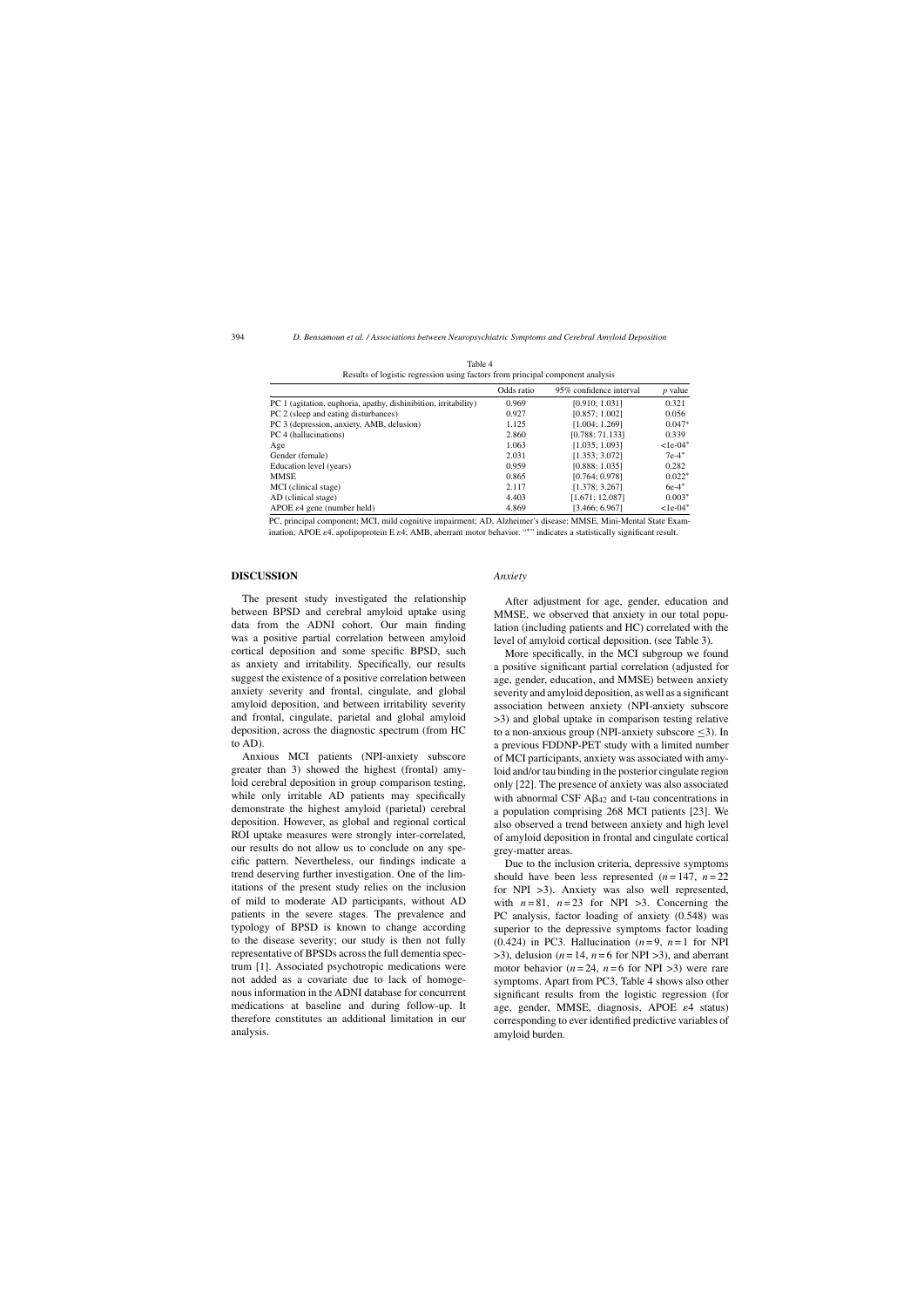Specific volumetric and functional neuroimaging data for anxiety in dementia are currently lacking. BPSD may result from an interruption in corticostriatal circuits (cortico-striato-pallido-thalamic loops) previously described by Alexander et al. [24]. More specifically, disruptions in the 'limbic' loop comprising the anterior cingulate (anterior cingulate-ventral striatum including ventromedial caudate, ventral putamen and nucleus accumbens-ventral pallidummedial thalamus and back to anterior cingulate) and orbitofrontal (orbitofrontal cortex-ventromedial caudate and ventral striatum-internal pallidum and pars reticulate-thalamus and back to orbitofrontal cortex) loops have been associated with affective disturbances [25]. Generalized anxiety disorder studies provide an insight in emotional processing brain structures. Patients with generalized anxiety disorder show hyperactivation and greater volume of the amygdala, disturbed emotional regulation involving the ventral lateral prefrontal cortex and the anterior cingulate cortex [26]. A hyperactivated prefrontal cortex failing to trigger the emotional regulatory regions was also described [27]. One diffusion tensor imaging study investigating anxiety showed anomalies in the connectivity between prefrontal and cingulate structures and the amygdala [28]. In the present study, anxiety was associated with greater amyloid SUVR in frontal and cingulate regions, suggesting the potential role of amyloid deposition in the disruption of the 'limbic' loop within the cortical areas. As suggested by Stein and colleagues, emotional disturbances could involve both the ventral and dorsal regions of the prefrontal cortex [25]. Amyloid-related disruptions within the striatal grey matter regions leading to increased levels of anxiety are probably more debatable as  $^{18}$ F florbetapir is typically not very pronounced in nigrostriatal regions.

## *Irritability*

Our second main finding concerns irritability. After adjustment for age, gender, education, and MMSE, we observed that irritability in our total population (including patients and HC) correlated with the level of amyloid cortical deposition (Table 2). In group comparisons, however, despite increased male prevalence in the NPI-irritability >0 subgroup in the total population, we found increased uptake in all ROIs (including the cingulate cortex). This is partly in agreement with results from previous studies. For instance, an imaging study on 127 patients with subcortical vascular cognitive impairments found that global cerebral PiB

retention was associated with higher odds of delusions and irritability among all the BPSD of the NPI scale, regardless of their small vessel disease impact [29]. An exploratory analysis on a small sample of MCI and AD subjects found that lower anterior cingulate fractional anisotropy, indicative of worsened white matter integrity in this area, was associated with higher odds of irritability [30]. Current models of irritability argue for a dysfunction of medial orbitofrontal cortex, failing to down-regulate amygdala activity [31]. In the AD subgroup, a significant positive partial correlation between parietal uptake and irritability was found. Using a simple Spearman's correlation, however, a significant negative correlation was found between all ROIs and age indicating unexpected characteristics for our AD sample and so a possible population sampling bias. The parietal lobe among subjects with irritability may be involved in attention tasks to maintain emotional and/or behavioral response in frustrating conditions as seen among preclinical Huntington disease patients [32] and children with irritability [33].

There is limited literature on irritability and functional brain imaging. Irritability is often considered a component of aggressive behavior or agitation. Cluster analysis on BPSD constantly associated irritability with agitation, and often disinhibition and euphoria giving a clue for an anterior brain dysfunction [17, 34]. Our study showed the possible role of frontal and cingulate amyloid deposition in irritability along cognitive decline.

#### *APOE status*

Prevalence and distribution of APOE genotypes in the ADNI cohort are consistent with previous epidemiologic data. All participants with a NPI subscore >0 or  $>$ 3 had an increased prevalence in APOE  $\varepsilon$ 4 genotypes. APOE  $\varepsilon$ 4 allele is known for increasing the amyloid burden; nevertheless, the association between APOE genotypes and BPSD in AD appears to still remain unclear [35]. APOE  $\varepsilon$ 4 genotype has already been associated in the ADNI cohort with higher frontal uptake [36]. This result is also confirmed by the results of our logistic regression, where APOE  $\varepsilon$ 4 was found to be the best predictor of global cortical amyloid load  $(OR = 4,87; 95\% CI = [3,47; 6,97]).$ 

## *Future directions*

To our knowledge, this is the first study investigating correlations between BPSD severity and cerebral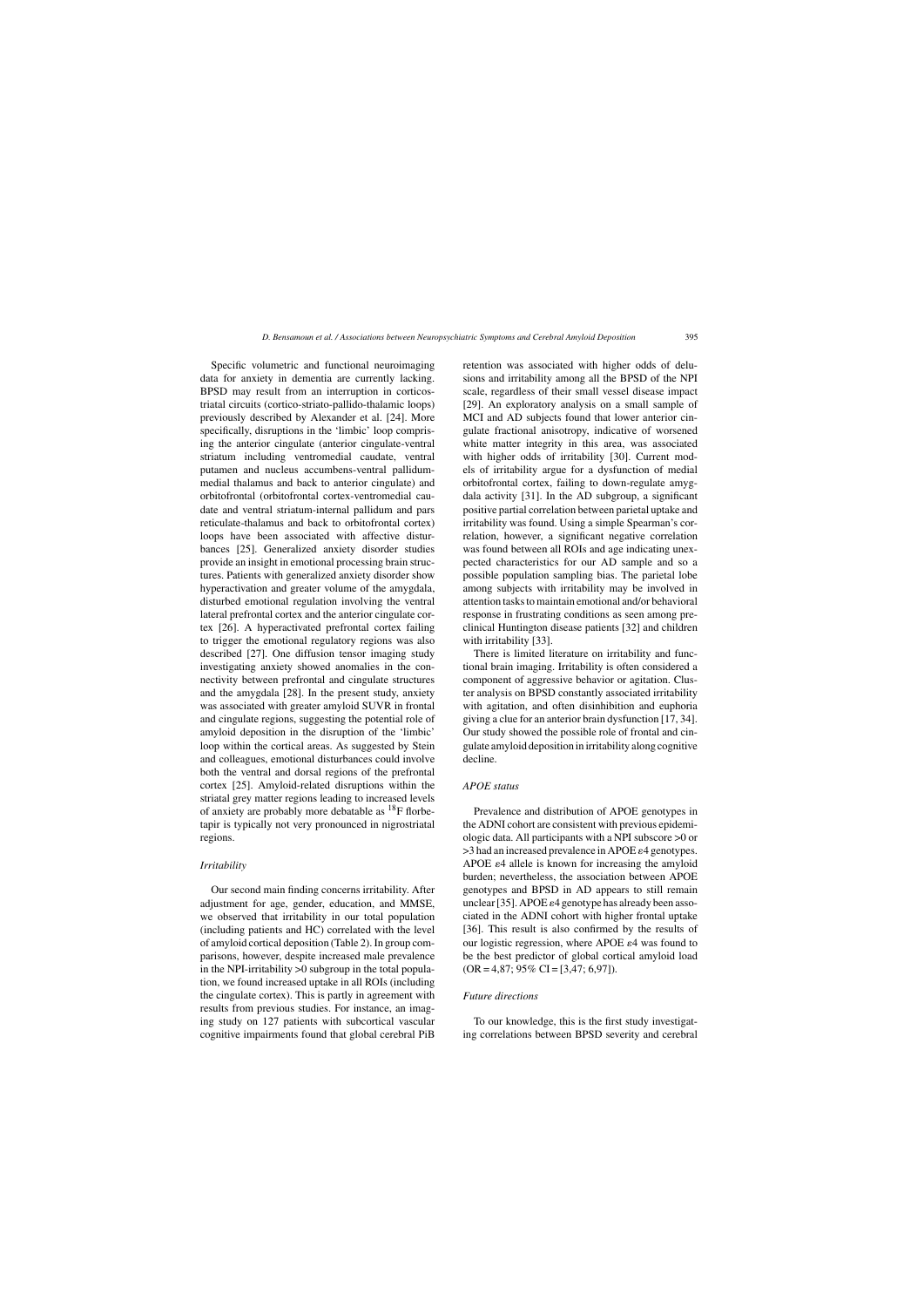amyloid  $^{18}$ F-florbetapir uptake in a large population comprising elderly subjects with or without cognitive impairment (from MCI to AD). Geda and colleagues previously conducted an exploratory analysis on the ADNI 1 cohort between the Neuropsychiatric Inventory–Questionnaire (NPI short version) scores and PiB uptake; after adjusting for age, gender, and education, a weak correlation was found between global PiB uptake and total NPI-Q scores, but significance was lost after adjusting for MMSE [as cited in 33]. The use of a large sample, combined with a validated 18F-florbetapir PET imaging method [7], and the accuracy of a clinically relevant threshold for BPSD severity assessment are important a strengths of the present study. This study is limited, however, by its cross sectional design and the limited number of subjects with clinically relevant BPSD relative to the population sample size.

We found an increasing trend between anxiety severity and frontal, cingulate, and global amyloid deposition levels across diagnostic groups. Interestingly, anxiety severity in the MCI population showed an increased tendency with frontal and global amyloid deposition that is also supported by comparison results yielding a positive odd ratio for global deposition and anxiety. We also found an increased tendency between irritability and frontal and global amyloid deposition in the total sample, and specifically in the AD population between irritability and parietal uptake. Irritability is often included in anxiety associated to dementia definitions [23]. The DSM-V includes irritability symptoms in general anxiety disorder diagnosis criteria, irritability is cited as temper outbursts manifested verbally or behaviorally in the disruptive mood dysregulation disorder criteria's list, and still as a symptom belonging to several diagnosis [37]. The current cluster analyses of BPSD demonstrated a reliable association of irritability and agitation [20, 38], but the association with anxiety is still controversial: clusters comprising depression, agitation, anxiety, and irritability were found in two studies [38, 39]. Anxiety is consistently clustered with depression. Our results should help to explain the clinical confusion between anxiety and irritability arguing for partial overlap in physiopathologic pathways, as frontal and cingulate lobes seem to be involved in both symptoms. Data on BPSD and amyloid uptake in dementia are still lacking and specific amyloid deposition topographic patterns for each BPSD are still to be determined. A clear consensual definition of cerebral topography is also required to obtain a better comparability between studies as cortical regional boundaries often change. Previous studies

on BPSD have been often based on smaller samples and showed some inconsistent results.

## **ACKNOWLEDGMENTS**

Data collection and sharing for this project was funded by the Alzheimer's Disease Neuroimaging Initiative (ADNI) (National Institutes of Health Grant U01 AG024904) and DOD ADNI (Department of Defense award number W81XWH-12-2-0012). ADNI is funded by the National Institute on Aging, the National Institute of Biomedical Imaging and Bioengineering, and through generous contributions from the following: AbbVie, Alzheimer's Association; Alzheimer's Drug Discovery Foundation; Araclon Biotech; BioClinica, Inc.; Biogen; Bristol-Myers Squibb Company; CereSpir, Inc.; Eisai Inc.; Elan Pharmaceuticals, Inc.; Eli Lilly and Company; EuroImmun; F. Hoffmann-La Roche Ltd and its affiliated company Genentech, Inc.; Fujirebio; GE Healthcare; IXICO Ltd.; Janssen Alzheimer Immunotherapy Research & Development, LLC.; Johnson & Johnson Pharmaceutical Research & Development LLC.; Lumosity; Lundbeck; Merck & Co., Inc.; Meso Scale Diagnostics, LLC.; NeuroRx Research; Neurotrack Technologies; Novartis Pharmaceuticals Corporation; Pfizer Inc.; Piramal Imaging; Servier; Takeda Pharmaceutical Company; and Transition Therapeutics. The Canadian Institutes of Health Research is providing funds to support ADNI clinical sites in Canada. Private sector contributions are facilitated by the Foundation for the National Institutes of Health ([http://www.fnih.org\)](http://www.fnih.org). The grantee organization is the Northern California Institute for Research and Education, and the study is coordinated by the Alzheimer's Disease Cooperative Study at the University of California, San Diego. ADNI data are disseminated by the Laboratory for Neuro Imaging at the University of Southern California.

Data analysis and publication of this article was supported by the Associations ARMEP, IA and the CoBTeK research unit of the University of Nice Sophia antipolis.

Authors' disclosures available online ([http://j-alz.](http://j-alz.com/manuscript-disclosures/15-0181r1) [com/manuscript-disclosures/15-0181r1\)](http://j-alz.com/manuscript-disclosures/15-0181r1).

## **SUPPLEMENTARY MATERIAL**

The supplementary material is available in the electronic version of this article: [http://dx.doi.org/10.3233/](http://dx.doi.org/10.3233/JAD-150181) [JAD-150181](http://dx.doi.org/10.3233/JAD-150181).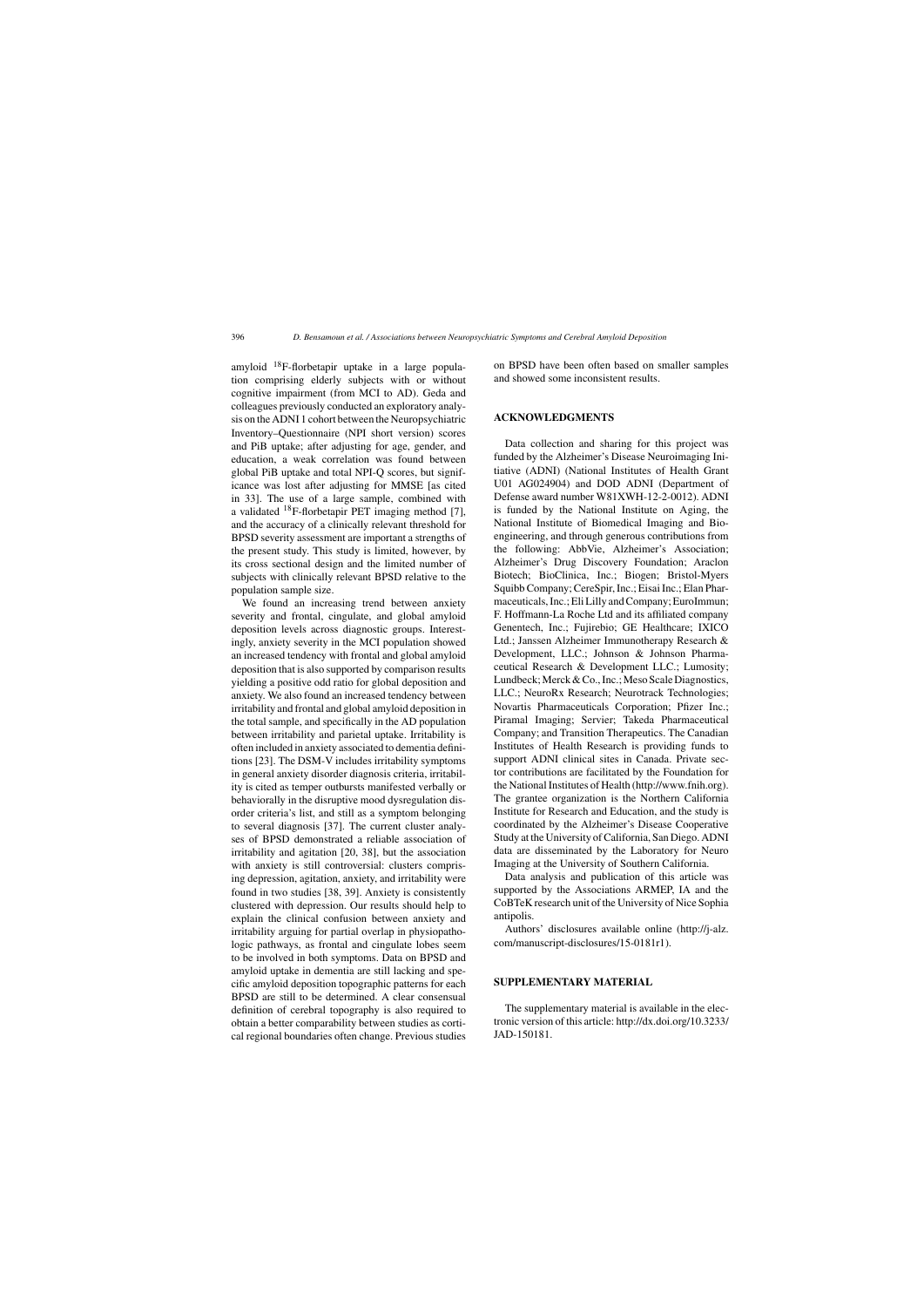## **REFERENCES**

- [1] Lyketsos CG, Steinberg M, Tschanz JT, Norton MC, Steffens DC, Breitner JC (2000) Mental and behavioral disturbances in dementia: Findings from the Cache County Study on Memory in Aging. *Am J Psychiatry* **157**, 708-714.
- [2] Kaufer DI, Cummings JL, Ketchel P, Smith V, MacMillan A, Shelley T, Lopez OL, DeKosky ST (2000) Validation of the NPI-Q, a brief clinical form of the Neuropsychiatric Inventory. *J Neuropsychiatry Clin Neurosci* **12**, 233-239.
- [3] Mega MS, Lee L, Dinov ID, Mishkin F, Toga AW, Cummings JL (2000) Cerebral correlates of psychotic symptoms in Alzheimer's disease. *J Neurol Neurosurg Psychiatr* **69**, 167-171.
- [4] Nakano S, Yamashita F, Matsuda H, Kodama C, Yamada T (2006) Relationship between delusions and regional cerebral blood flow in Alzheimer's disease. *Dement Geriatr Cogn Disord* **21**, 16-21.
- [5] Benoit M, Clairet S, Koulibaly PM, Darcourt J, Robert PH (2004) Brain perfusion correlates of the apathy inventory dimensions of Alzheimer's disease. *Int J Geriatr Psychiatry* **19**, 864-869.
- [6] Akiyama H, Hashimoto H, Kawabe J, Higashiyama S, Kai T, Kataoka K, Shimada A, Inoue K, Shiomi S, Kiriike N (2008) The relationship between depressive symptoms and prefrontal hypoperfusion demonstrated by eZIS in patients with DAT. *Neurosci Lett* **441**, 328-331.
- [7] Levy-Cooperman N, Burhan AM, Rafi-Tari S, Kusano M, Ramirez J, Caldwell C, Black SE (2008) Frontal lobe hypoperfusion and depressive symptoms in Alzheimer disease. *J Psychiatry Neurosci* **33**, 218-226.
- [8] Lopez OL, Zivkovic S, Smith G, Becker JT, Meltzer CC, DeKosky ST (2001) Psychiatric symptoms associated with cortical-subcortical dysfunction in Alzheimer's disease. *J Neuropsychiatry Clin Neurosci* **13**, 56-60.
- [9] Holthoff VA, Beuthien-Baumann B, Kalbe E, Lüdecke S, Lenz O, Zündorf G, Spirling S, Schierz K, Winiecki P, Sorbi S, Herholz K (2005) Regional cerebral metabolism in early Alzheimer's disease with clinically significant apathy or depression. *Biol Psychiatry* **57**, 412-421.
- [10] Caroli A, Lorenzi M, Geroldi C, Nobili F, Paghera B, Bonetti M, Cotelli M, Frisoni GB (2010) Metabolic compensation and depression in Alzheimer's disease. *Dement Geriatr Cogn Disord* **29**, 37-45.
- [11] Zubenko GS, Moossy J, Martinez AJ, Rao G, Claassen D, Rosen J, Kopp U (1991) Neuropathologic and neurochemical correlates of psychosis in primary dementia. *Arch Neurol* **48**, 619-624.
- [12] Tekin S, Mega MS, Masterman DM, Chow T, Garakian J, Vinters HV, Cummings JL (2001) Orbitofrontal and anterior cingulate cortex neurofibrillary tangle burden is associated with agitation in Alzheimer disease. *Ann Neurol* **49**, 355-361.
- [13] Marshall GA, Fairbanks LA, Tekin S, Vinters HV, Cummings JL (2006) Neuropathologic correlates of apathy in Alzheimer's disease. *Dement Geriatr Cogn Disord* **21**, 144-147.
- [14] Skogseth R, Mulugeta E, Jones E, Ballard C, Rongve A, Nore S, Alves G, Aarsland D (2008) Neuropsychiatric correlates of cerebrospinal fluid biomarkers in Alzheimer's disease. *Dement Geriatr Cogn Disord* **25**, 559-563.
- [15] Marshall GA, Donovan NJ, Lorius N, Gidicsin CM, Maye J, Pepin LC, Becker JA, Amariglio RE, Rentz DM, Sperling RA, Johnson KA (2013) Apathy is associated with increased amyloid burden in mild cognitive impairment. *J Neuropsychiatry Clin Neurosci* **25**, 302-307.
- [16] Clark CM, Schneider JA, Bedell BJ, Beach TG, Bilker WB, Mintun MA, Pontecorvo MJ, Hefti F, Carpenter AP, Flitter ML, Krautkramer MJ, Kung HF, Coleman RE, Doraiswamy PM, Fleisher AS, Sabbagh MN, Sadowsky CH, Reiman EP, Reiman PEM, Zehntner SP, Skovronsky DM, AV45-A07 Study Group (2011) Use of florbetapir-PET for imaging betaamyloid pathology. *JAMA* **305**, 275-283.
- Mori T, Shimada H, Shinotoh H, Hirano S, Eguchi Y, Yamada M, Fukuhara R, Tanimukai S, Zhang M-R, Kuwabara S, Ueno S-I, Suhara T (2014) Apathy correlates with prefrontal amyloid deposition in Alzheimer's disease. *J Neurol Neurosurg Psychiatr* **85**, 449-455.
- [18] Cummings JL, Mega M, Gray K, Rosenberg-Thompson S, Carusi DA, Gornbein J (1994) The Neuropsychiatric Inventory: Comprehensive assessment of psychopathology in dementia. *Neurology* **44**, 2308-2314.
- [19] Landau SM, Mintun MA, Joshi AD, Koeppe RA, Petersen RC, Aisen PS, Weiner MW, Jagust WJ, Alzheimer's Disease Neuroimaging, Initiative (2012) Amyloid deposition, hypometabolism, and longitudinal cognitive decline. *Ann Neurol* **72**, 578-586.
- [20] Aalten P, de Vugt ME, Jaspers N, Jolles J, Verhey FRJ (2005) The course of neuropsychiatric symptoms in dementia. Part II: Relationships among behavioural sub-syndromes and the influence of clinical variables. *Int J Geriatr Psychiatry* **20**, 531-536.
- [21] Aalten P, Verhey FRJ, Boziki M, Bullock R, Byrne EJ, Camus V, Caputo M, Collins D, De Deyn PP, Elina K, Frisoni G, Girtler N, Holmes C, Hurt C, Marriott A, Mecocci P, Nobili F, Ousset PJ, Reynish E, Salmon E, Tsolaki M, Vellas B, Robert PH (2007) Neuropsychiatric syndromes in dementia. Results from the European Alzheimer Disease Consortium: Part I. *Dement Geriatr Cogn Disord* **24**, 457-463.
- [22] Lavretsky H, Siddarth P, Kepe V, Ercoli LM, Miller KJ, Burggren AC, Bookheimer SY, Huang S-C, Barrio JR, Small GW (2009) Depression and anxiety symptoms are associated with cerebral FDDNP-PET binding in middle-aged and older nondemented adults. *Am J Geriatr Psychiatry* **17**, 493-502.
- [23] Ramakers IHGB, Verhey FRJ, Scheltens P, Hampel H, Soininen H, Aalten P, Rikkert MO, Verbeek MM, Spiru L, Blennow K, Trojanowski JQ, Shaw LM, Visser PJ, Alzheimer's Disease Neuroimaging Initiative DESCRIPA, Investigators (2013) Anxiety is related to Alzheimer cerebrospinal fluid markers in subjects with mild cognitive impairment. *Psychol Med* **43**, 911-920.
- [24] Alexander GE, Crutcher MD (1990) Functional architecture of basal ganglia circuits: Neural substrates of parallel processing. *Trends Neurosci* **13**, 266-271.
- [25] Stein MB, Steckler T, eds. (2010) *Behavioral neurobiology of anxiety and its treatment*, Springer, Heidelberg; New York, Volume 2, pp. 251-277.
- [26] Hilbert K, Lueken U, Beesdo-Baum K (2014) Neural structures, functioning and connectivity in generalized anxiety disorder and interaction with neuroendocrine systems: A systematic review. *J Affect Disord* **158**, 114-126.
- [27] Kalisch R, Wiech K, Critchley HD, Dolan RJ (2006) Levels of appraisal: A medial prefrontal role in high-level appraisal of emotional material. *Neuroimage* **30**, 1458-1466.
- [28] Hettema JM, Kettenmann B, Ahluwalia V, McCarthy C, Kates WR, Schmitt JE, Silberg JL, Neale MC, Kendler KS, Fatouros P (2012) Pilot multimodal twin imaging study of generalized anxiety disorder. *Depress Anxiety* **29**, 202-209.
- [29] Kim HJ, Kang SJ, Kim C, Kim GH, Jeon S, Lee JM, Oh SJ, Kim JS, Choe YS, Lee KH, Noh Y, Cho H, Yoon CW, Chin J,